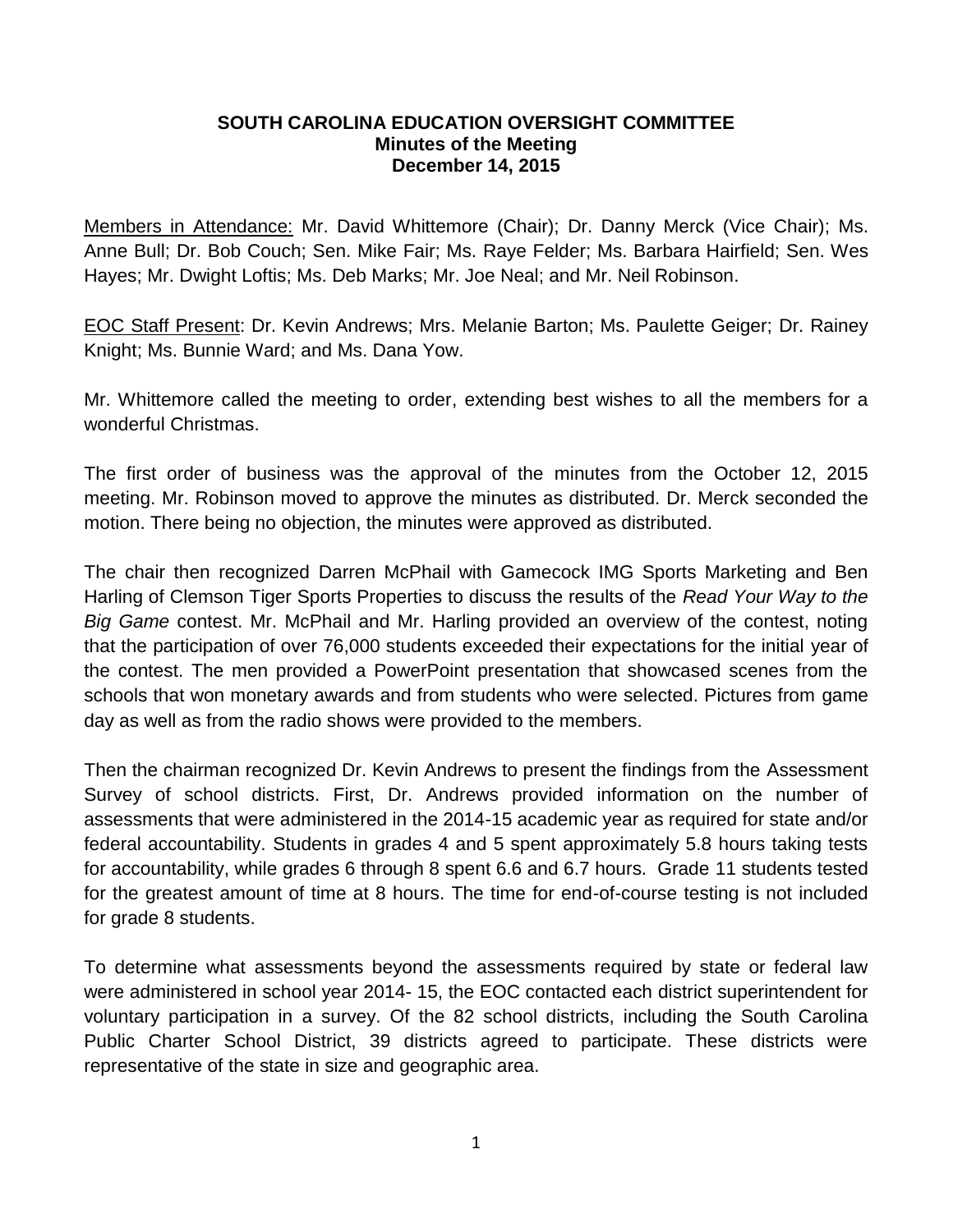There were two components of the survey. Part I was a survey of district instructional personnel to determine what continuous, formative, benchmark, diagnostic or interim assessments were administered districtwide in school year 2014-15 and how the results were used. Part II was a survey of classroom teachers in districts to also determine what assessments they administered in 2014-15, their perceptions of how the assessment results were used and communicated, and for teachers in grades 3 through 8, their preparation for summary assessments used for state and/or federal accountability.

Thirty-four (34) districts actually responded to Part I of the survey, which is 41 percent of the 82 school districts in South Carolina. Teacher surveys (Part II of the survey) were distributed to the original 39 school districts that had agreed to participate in the survey. Large, urban school districts were slightly over-represented among respondents. Teacher responses were obtained from 37 of these districts; however seven of these districts had fewer than ten respondents. A total of 7,007 school individuals responded to the teacher survey, of which 5,518 taught in pre-K through grade 12 classrooms.

Dr. Andrews summarized the results.

- 1) In school year 2014-15, the mean number of hours students spent in testing for state or federal accountability in grade 3 was 2.9 hours, and ranged from 6.6 hours in grade 6 to 8.0 hours in grade 8.
- 2) In general, district personnel indicated that fewer assessments were administered than did teachers, with more substantial differences for grades 3 through 8 and grades 9 through 12.
- 3) The median number of other assessments teachers reported giving in 2014-15 was two for teachers of pre-K through grade 2; three for teachers of grades 3 through 8; and two for teachers of grades 9 through 12.
- 4) The maximum number of assessments teachers reported giving in 2014-15 was nine for teachers of pre-K through grade 2; 16 for teachers of grades 3 through 8; and 14 for teachers of grades 9 through 12.
- 5) Both district personnel and teachers perceived that the most important purpose of assessments given in 2014-15 was to inform curriculum decisions, inform instruction, and determine student interventions/accelerations. School district personnel placed greater value on the use of assessments to develop professional learning opportunities than did teachers.
- 6) Thirty-six percent of teachers reported having spent one week or less preparing students for summative assessments used for state and/or federal accountability; however, 24 percent of teachers reported having spent four weeks of the month before summative assessments preparing for these summative assessments.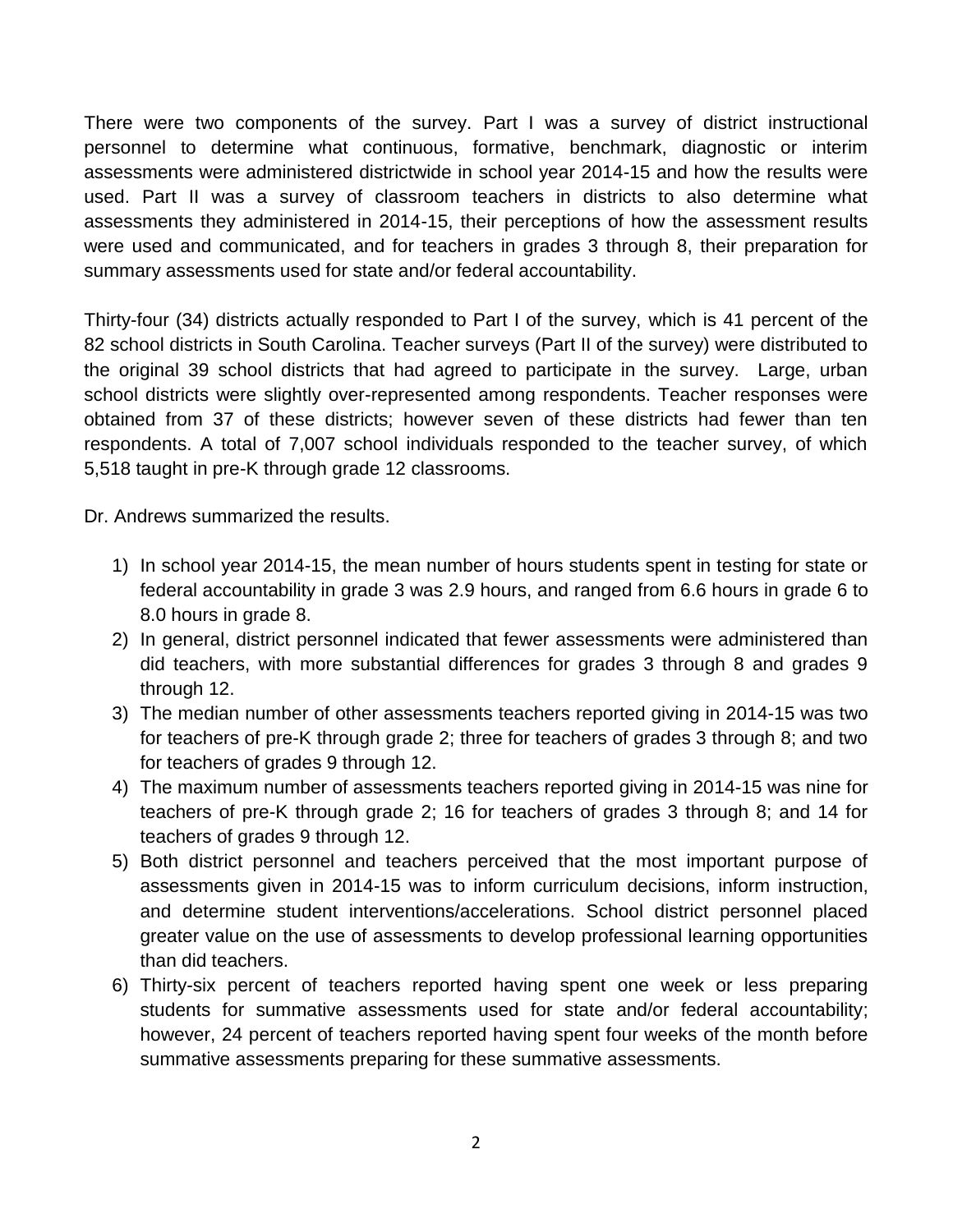- 7) The purpose for the testing of students was often not understood by teachers. For example, teachers did not distinguish among assessments administered for district, state, or federal purposes when judging whether too much assessment was occurring.
- 8) There was little agreement regarding who is the primary communicator of assessment results to students and parents.
- 9) In the perspective of teachers, the most valued used of an assessment is to inform instruction, and the least valued use of an assessment is for student learning objectives (SLOs).

Finally, teachers were given the option of providing open comments. These comments were included in the report. Issues teachers raised in their comments were: (a) the amount of time spent testing students; (b) the redundancy of assessments; (c) the time taken from instruction and used for assessment; (d) the desire to obtain more information from assessment in order to use information more effectively and communicate results to others; and (e) the focus on standardized assessments leading to a loss of focus on instruction.

Mrs. Hairfield expressed support for the staff recommendations. Sen. Hayes noted that there is a perception that teachers are teaching to the test, a perception that threatens the accountability system. Ms. Marks noted that the new federal law reauthorizing No Child Left Behind does not allow parents an opt-out provision from testing. Rep. Loftis asked for clarification from educators on the EOC about why districts are requiring additional assessments. Dr. Merck responded that his district is using MAP and TE21, which is a common formative assessment to gauge how well teachers and students are prepared for summative testing. Rep. Loftis discussed his concern with the percentage of teachers spending the last several weeks of school merely doing test prep without introducing new materials. Mrs. Hairfield noted that in her experience teachers do think that all assessments are mandated at the state level and emphasized the need for better communication on the usage of assessments. Dr. Couch noted that until teachers encourage students to make application of their learning, through project-based learning, then real learning is not occurring. Rep. Neal noted that if the criticism is valid, that teachers do no have time to take results of formative assessments and change instruction, then the tests are not being used effectively.

## Subcommittee Reports

The chairman then recognized Dr. Merck and Mrs. Hairfield who provided an update on the joint meeting of the Academic Standards and Assessment and Public Awareness Subcommittees. The two subcommittees recommended that the EOC contract with an outside entity to conduct focus groups in the first-half of 2016. The results will be recommendations on the district and school ratings.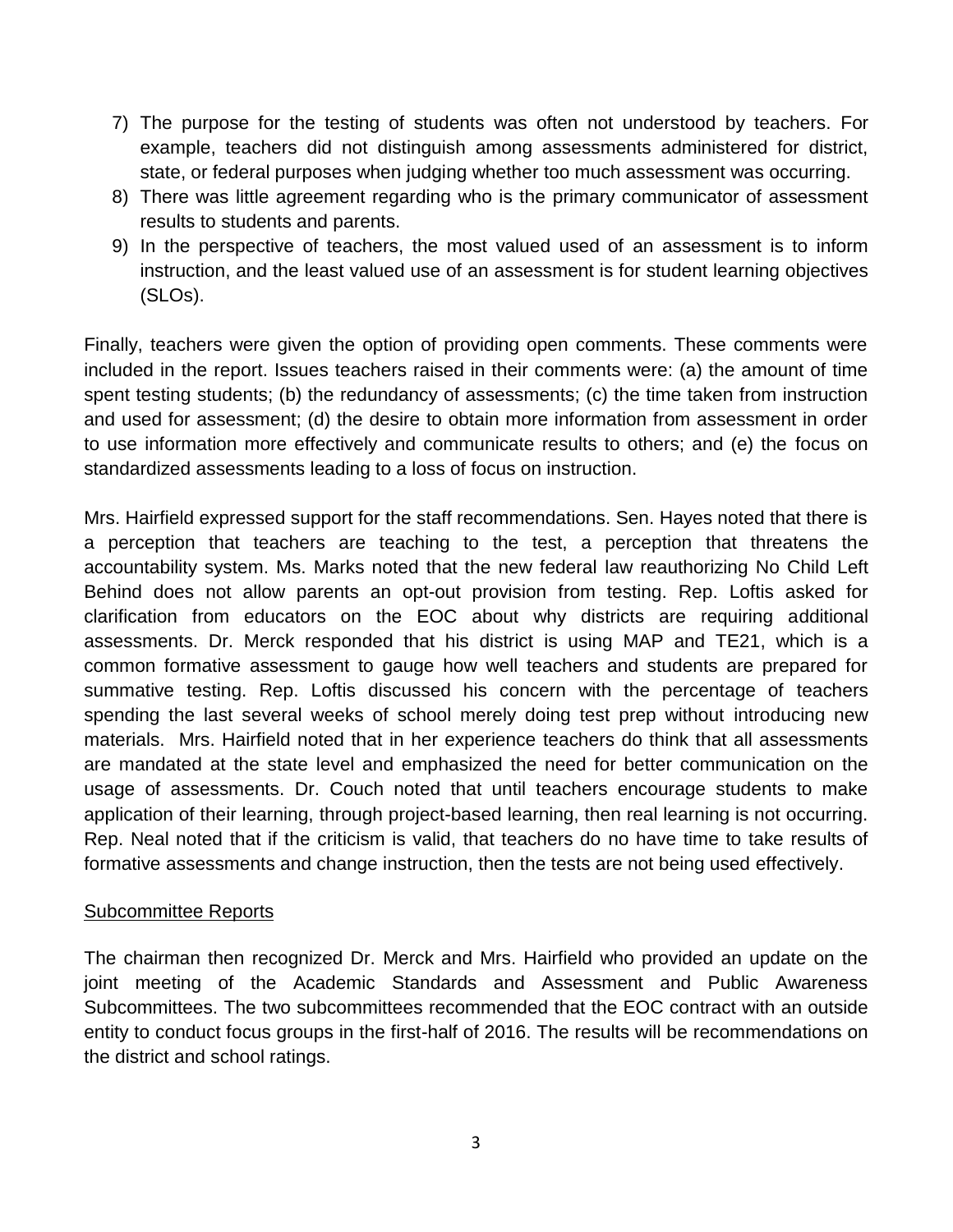Then Dr. Couch summarized the budget, proviso and policy recommendations of the EIA Improvement Mechanisms Subcommittee for Fiscal Year 2016-17. Overall, the State projects additional EIA revenue of almost \$55 million for Fiscal Year 2016-17, which is an increase of \$43 million over last year's appropriation level. The EIA Subcommittee focused on two primary strategies: (1) supporting educators for  $21<sup>st</sup>$  century learning; and (2) improving students' college and career readiness.

In supporting educators for  $21<sup>st</sup>$  century learning, the subcommittee focused on two critical needs facing our teacher workforce:

- (1) the current educator pipeline is not sufficient to meet existing or future needs, with significant shortage of special education and STEM teachers; and
- (2) Teachers need assistance to know how to teach and facilitate the learning of  $21^{st}$ century skills like communication, collaboration and critical thinking.

The subcommittee recommended the following increases:

- \$750,000 increase for teacher supplies to fully fund the maximum allowable amount of \$275 per teacher;
- \$350,000 to fund the STEM Teacher Fellows Initiative to recruit highly-qualified secondary level STEM teachers in rural communities; and
- \$217,474 to ensure that teachers at state agencies/special schools are paid at a level commensurate with the pay of local school district teachers (Rec 1C).

There were also a few policy issues impacting the teacher workforce the EIA Subcommittee recommended:

- The state should consider adjustments to the statewide minimum teacher salary schedule to recruit more teachers into the pipeline. The subcommittee recommended retaining an outside expert to develop a teacher salary schedule that would help attract and retain high-quality teachers. EOC staff identified \$16.5 million in unexpended funds for National Board Certification and Teacher Salary Supplement and Fringe Benefits that could be reallocated to enhancing the teacher salary schedule or to the Rural Teacher Initiative (Rec 1D).
- The state should continue to invest in school technology, which is critical for equipping teachers with tools to engage students. Continued funding of technology to school districts should continue at least at the current year's level of approximately \$29.3 million (Rec 1E).

To improve student's college and career readiness, the subcommittee recommended that approximately \$53.75 million of the anticipated EIA surplus be expended to support students.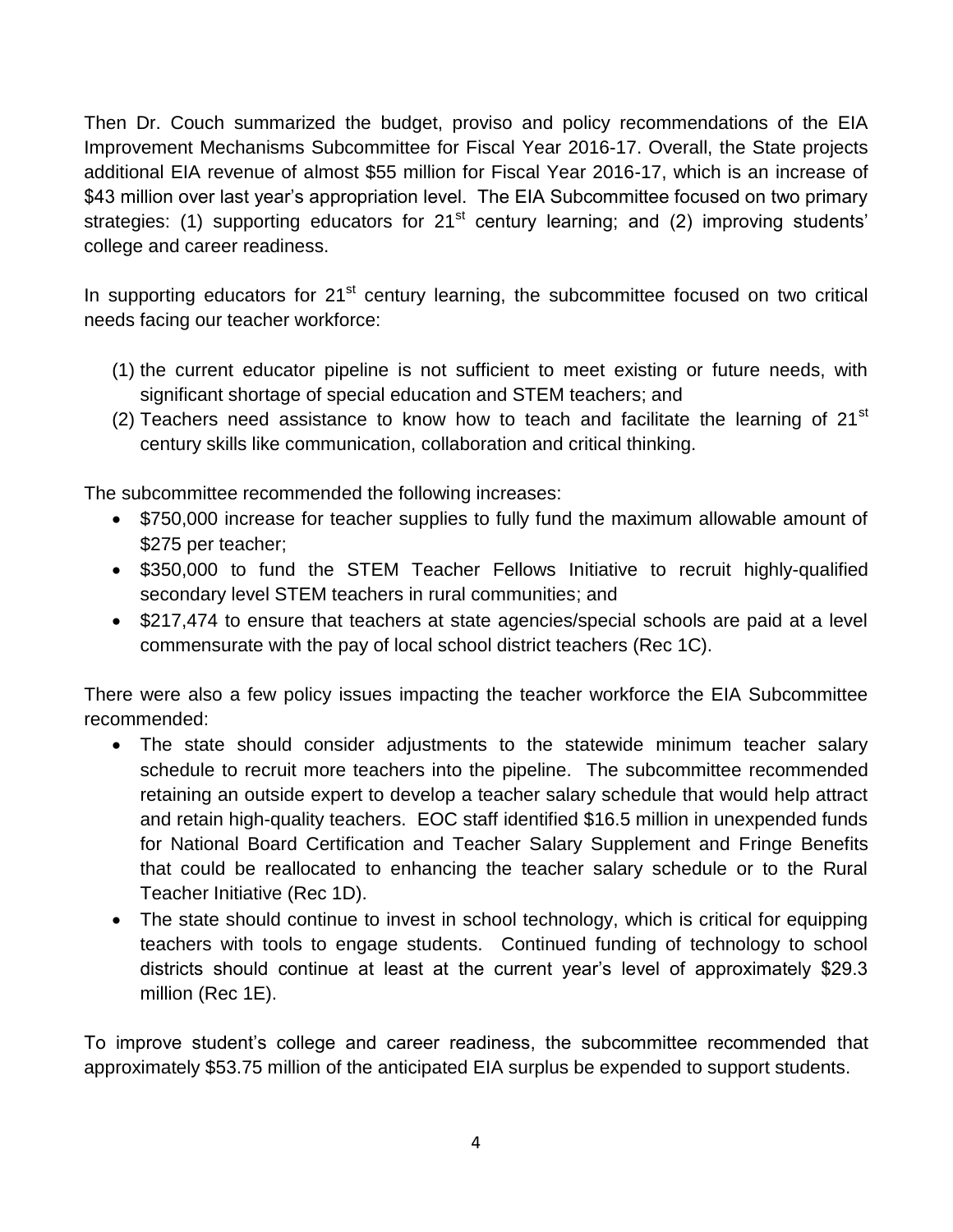- \$1,309,051 for the High Schools that Work initiative. The EEDA requires every high school to implement the principles of HSTW, such as: setting high student expectations; increasing rigor of study; and actively engaging each student in the learning process (Rec 2A)
- \$300,000 for STEM Premier that would be managed through the Department of Commerce working with the Regional Education Consortium. As we discussed at our August retreat, STEM Premier provides students a digital platform to showcase their skills, talents, interests, and assessment scores to colleges and companies. (Rec 2C)
- \$1,501,307 for modernization of vocational equipment that would annualize the appropriation. The subcommittee also recommended that the minimum allocation per district be \$50,000 (Rec 2D).
- \$12,987,128 for the South Carolina Public Charter School District to fund the District's projected enrollment increase for 2016-17. This increase does not address the confirmed or potential new schools; 28 new letters of intent have been filed with the District (Rec 2E).
- \$1,000,000 to pay for national industry exams. There are students and schools who do not have the resources to pay for these exams, which typically cost as much as \$100 for each exam. This issue was also discussed during the EOC's report card working group session. It is likely there will be a need for additional increases to this initial allocation over time. (Rec 2F).
- The EIA Subcommittee also recommended that \$12,146,750 in non-recurring EIA revenues be allocated to instructional materials (Rec 2G).
- The balance of \$36.6 million in EIA revenues should be allocated to school districts under the Aid to Districts line item. The Subcommittee recommended districts expend these funds to support and enhance the skills and knowledge students need to be successful in 21<sup>st</sup> century colleges and careers (Rec 2H).
- Assessment is an ongoing issue that is evolving. There is a significant amount of carry forward in the EIA appropriation. Based upon information provided to the EOC, staff projects \$27.9 million in costs for FY 2015-16, with an EIA appropriation of \$34.6 million and a carry forward of \$6.6 million. The actual cost for procurement for grades 3-8 assessment is being finalized now since Data Recognition Corporation was awarded the contract after the Subcommittee made its recommendations.

In general, the Subcommittee recommends that the college readiness assessment be implemented in grade 9 or grade 10 but not in both grades. Assessment costs for 4K and 5K should continue to be paid out of unexpended EIA revenues allocated for the half- and full-day 4K programs.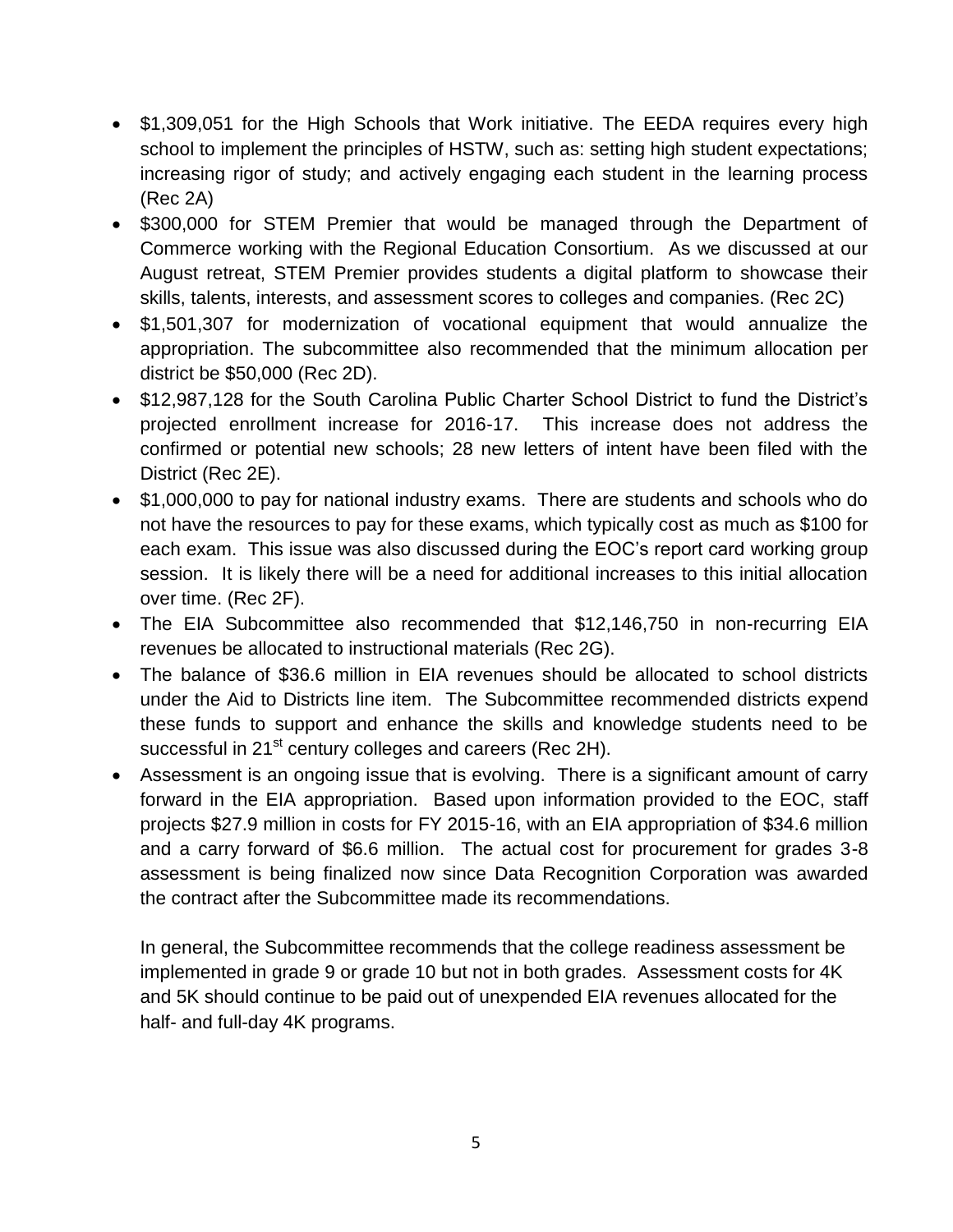On the policy side, the Subcommittee considered three additional issues:

- Regarding dual enrollment, EIA Subcommittee concurs with SCDE. The EFA should be amended to include a weighting for dual enrollment of .15 (Rec 2I).
- The State's higher education institutions should adopt college readiness benchmarks. Upon admission to a public postsecondary education, students scoring at or above the scores would not be required to take developmental, supplemental or transitional coursework. Dr. Terry Holliday of Kentucky noted that this resulted in \$15 million in savings in tuition costs for Kentucky parents and students (Rec 2J).
- Less than 1 percent of all AP exams in 2015 were in computer science. For students to be prepared for work and study after high school, they must understand the basic principles of computer science. Increasingly, states allow computer science to count toward high school math or science graduation requirements. Currently 27 states do this, including Georgia, North Carolina, Kentucky, Alabama, Arkansas, Tennessee and Virginia. The EIA subcommittee recommends that a Computer Science Initiative (a public-private partnership) be implemented in 2016-17. The Initiative would lay the groundwork and develop a process that would (for example) establish computer science standards; identify available curriculum for schools; and determine a clear certification pathway for computer science teachers (Rec 2K).

Mr. Robinson and Mrs. Hairfield proposed an amendment to the Subcommittee recommendations that would include support of an initiative focused on improving the number of quality district and school leaders. Rep. Neal seconded the amendment. Senator Fair asked if the initiative would be a new proposal or an expansion. Mrs. Hairfield responded that the initiative should be an enhancement of existing programs. The committee unanimously approved the amendment.

There being no further discussions, the Committee unanimously approved the subcommittee recommendations as amended

Finally, the chair called upon Sen. Hayes who chaired the nominating subcommittee composed of Rep. Loftis and Mrs. Hairfield. The subcommittee moved that Mr. Neil Robinson serve as chair and Dr. Danny Merck as vice-chair for the next two-year terms. Sen. Fair seconded the motion. There being no further nominations, the two were unanimously approved.

Mr. Whittemore took a moment of personal privilege to thank the EOC members for their support during the past two years. He noted that in January he will be moving to the State Board of Education, serving the Thirteenth Circuit. Dr. Merck presented Mr. Whittemore with a token of appreciation from the Committee and the Clemson family.